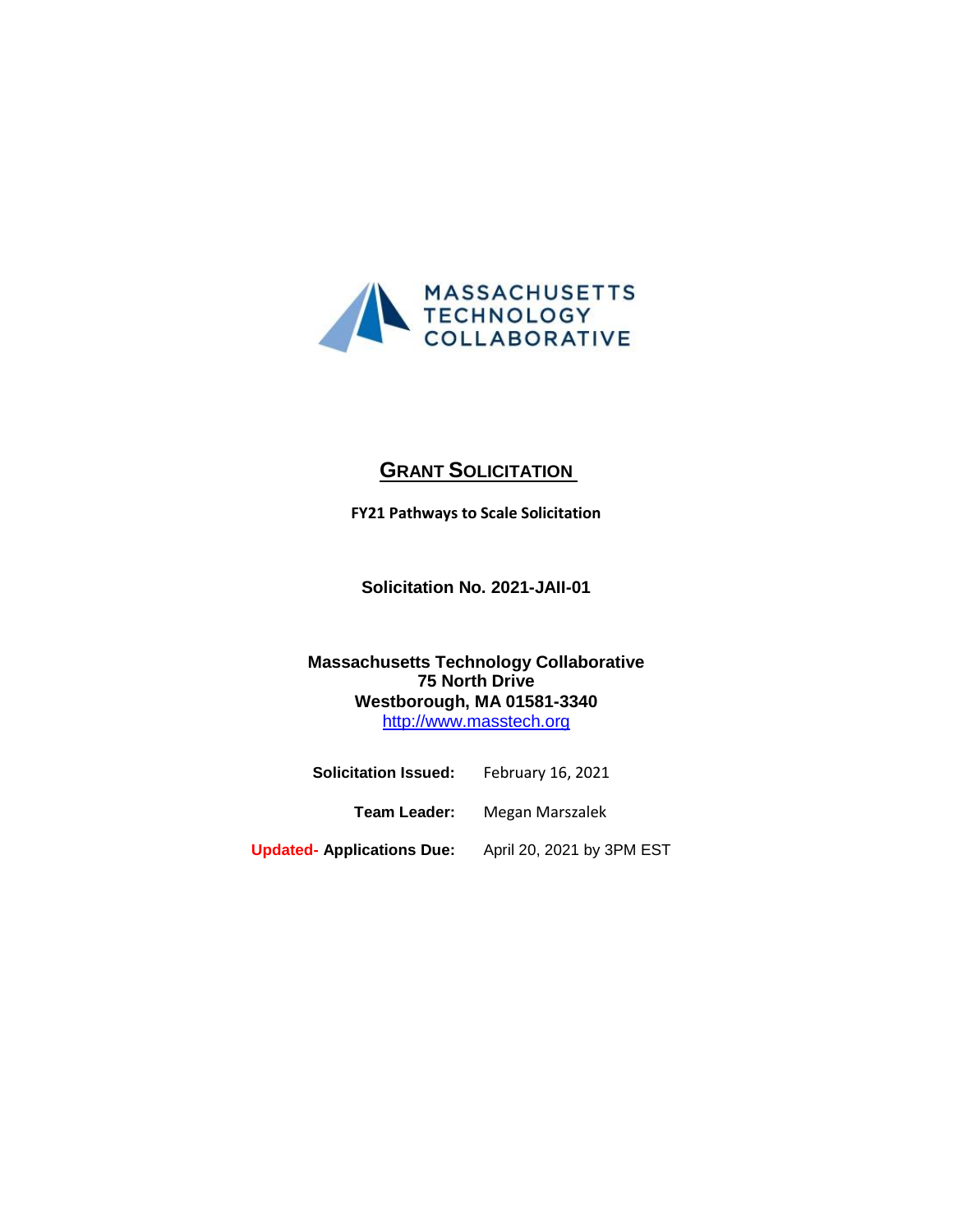### **1. INTRODUCTION**

#### **1.1 Overview**

The Innovation Institute, a division of the Massachusetts Technology Collaborative ("Mass Tech Collaborative" or "MassTech") is issuing this Grant Solicitation (Solicitation No. 2021-JAII-01) (the "Solicitation") to solicit responses from qualified firms ("Respondents") interested in receiving grant funding for Entrepreneur Support Organizations ("ESO") or other entities to fund projects that provide mentorship and growth support services for founders who are looking to accelerate performance of high growth firms (the "Project"). Known as the Innovation Institute's "Pathways to Scale" initiative, this Solicitation is intended to support ESOs or other civic, nonprofit, or academic institutions in their efforts to provide direct professional support through mentor networks for "scaling executive(s)" of growing innovation firms that represent "pillar" firms driving future economic growth in regions across the Commonwealth or within firms that have the potential to drive future growth in one of the state's key industry clusters. Respondents will be competing against each other for grant funding and the submissions of all Respondents shall be compared and evaluated pursuant to the evaluation criteria set forth in this Solicitation; a single Respondent may be selected.

Mass Tech Collaborative will be the contracting entity on behalf of the Innovation Institute for the purposes of this Solicitation, and (except where the specific context warrants otherwise), the Innovation Institute and Mass Tech Collaborative are collectively referred to as Mass Tech Collaborative or MassTech. Mass Tech Collaborative will enter into a Grant Agreement and Statement of Work with selected Respondents containing certain standard provisions (the "Agreement"), located [HERE.](https://masstech.org/sites/mtc/files/documents/Legal/Grant%20Agreement%20and%20SOW%20FINAL%20with%20watermark.pdf)

### **1.2 Mass Tech Collaborative and the Innovation Institute**

Mass Tech Collaborative is an independent public instrumentality of the Commonwealth of Massachusetts chartered by the Commonwealth to serve as a catalyst for growing its innovation economy. Mass Tech Collaborative brings together leaders from industry, academia, and government to advance technology-focused solutions that lead to economic growth, job creation, and public benefits in Massachusetts. For additional information about Mass Tech Collaborative and its programs and initiatives, please visit our website at [www.masstech.org.](http://www.masstech.org/)

Established in 2004 as a division of Mass Tech Collaborative, the Innovation Institute works to support key industry clusters and to improve conditions for growth in the Commonwealth's Innovation Economy. The 'Innovation Economy' can be described as the economy that transforms knowledge into new ideas, ways or patterns of thinking, products, processes and services that fuel economic growth, create employment and wealth, and generate significant improvements in the region's standard of living. The Innovation Institute provides targeted, expert services, often accompanied by investments, to support the growth and enhance the competitiveness of key industry clusters in the Commonwealth's knowledge economy. For more information about the Innovation Institute and its activities and investments, please visit the web site at [www.masstech.org/innovation-institute.](file:///C:/Users/kleanthous/Desktop/Agreement%20Simplification/2020/Procurements/Grant%20Solicitations/www.masstech.org/innovation-institute)

### **2. THE GRANT**

### **2.1 Grant Overview**

Strong entrepreneurial ecosystems are foundational components to vibrant innovation economies. The Baker/Polito Administration, in close partnership with the Innovation Institute at MassTech, has worked hard to improve the economic environment in the Commonwealth and to make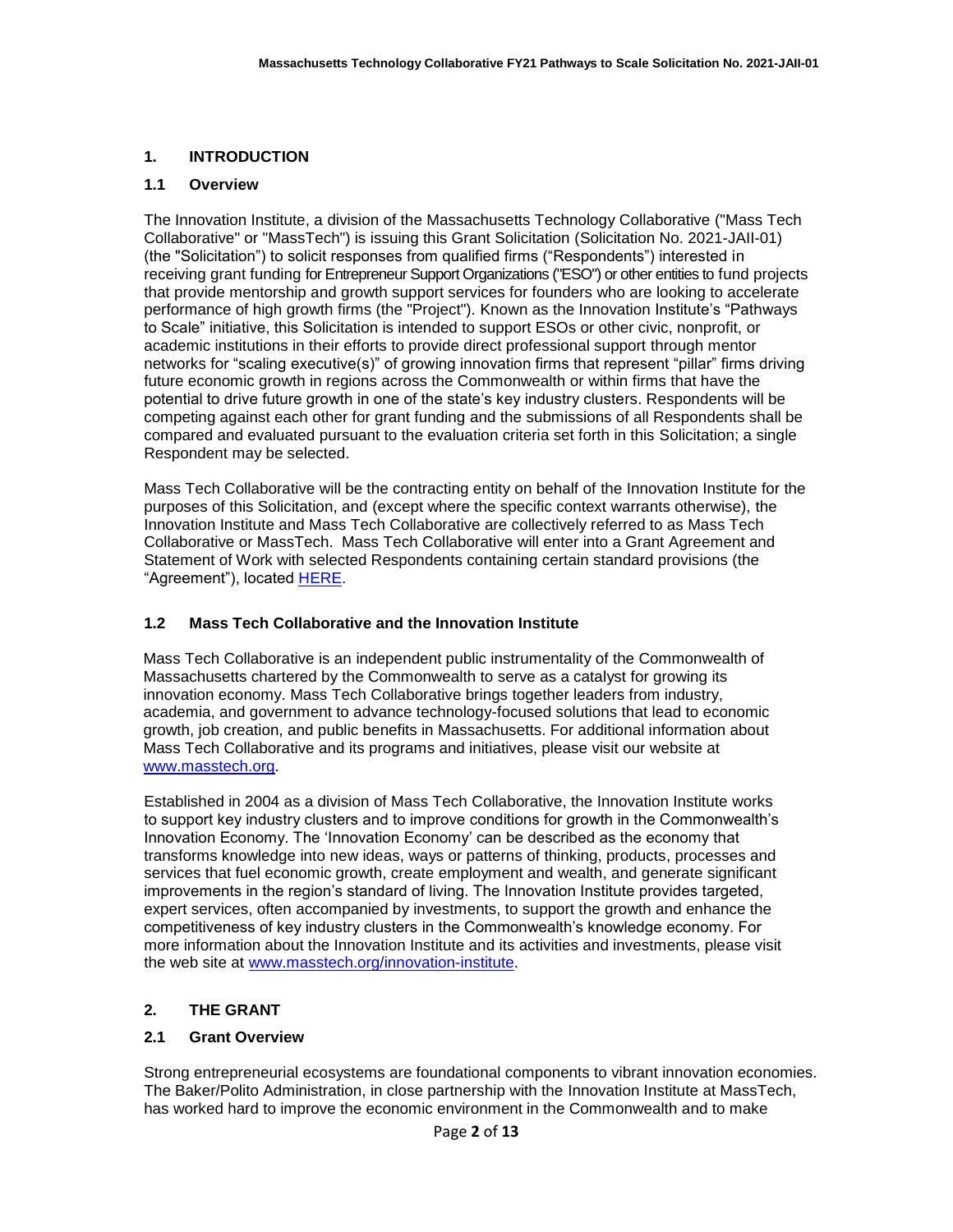Massachusetts an attractive place for entrepreneurs to start businesses by encouraging and supporting a myriad of startup support services. Massachusetts is committed to preserving and expanding its culture of tech-inspired entrepreneurship and calls upon incubators, accelerators, investors, and other entrepreneur support organizations to engage successful and seasoned entrepreneurs in mentorship networks to guide emerging high-growth firms and their executive teams through the challenges associated with growing companies to scale.

The *[Growing Innovative Companies to Scale](http://ipc-archive.mit.edu/sites/default/files/documents/ScaleUpReportDec2015.pdf)* report published by MIT's Industrial Performance Center defines a company of scale as one that:

- 1. Has achieved sustainable competitive advantage through market validation of its product or service,
- 2. Is generating significant sales revenue, and
- 3. Has built an internal infrastructure such that all typical functions of an established company (HR, marketing, distribution, etc.) exist and are part of the company's organizational structure.

A company of scale can also be measured quantitatively. The Organization for Economic Cooperation and Development (OECD) defines a scale-up or "high-growth firm" as an enterprise with at least 10 employees and an average annual growth in employment or revenue of 20% over three consecutive years.

The Innovation Institute understands that the parameters for scale look differently across regions and industries. Respondents are asked to consider their own definitions for "scale-ups" and define the threshold requirements for what scale-ups look like in their region or industry. They are also asked to describe challenges faced by scaling companies in their region or industry, such as recruiting and hiring talent, professionalizing operations, and financing the company. It is the intent of the Innovation Institute that this solicitation enhances support for high-growth firms looking to overcome these challenges to grow in terms of market access, revenues, and number of employees in ways that add exponential value to their communities.

#### **2.2 Grant Requirements and Guidance**

#### **Eligibility**

Eligible Respondents must be a nonprofit entity located in Massachusetts.

#### **Guidelines**

Respondents should consider the following guidelines when generating their proposals:

1. *Proposal Framework*: In order to increase the survival rate of high-growth firms in Massachusetts, this Pathways to Scale solicitation offers funding for Respondents to develop a mentorship network and targeted program for founders or executives of companies with high-growth potential (referred to as "scaling executives"). One of the primary goals of the Pathways to Scale initiative is to match scaling executives with entrepreneurs who have successfully brought a high-growth firm to scale in Massachusetts or elsewhere. An emphasis is placed on quality engagements among a small cohort of scaling executives with mentors who have demonstrated experience scaling a startup or multiple startups and can help firms overcome obstacles related to growing a company to scale.

Respondents are asked to define the needs of scaling companies in their region or industry and describe the value that the proposed project will provide. Respondents should provide a definition and characteristics of scale-ups that they will use to evaluate candidates for the proposed projects. It is expected that the companies identified as candidates for the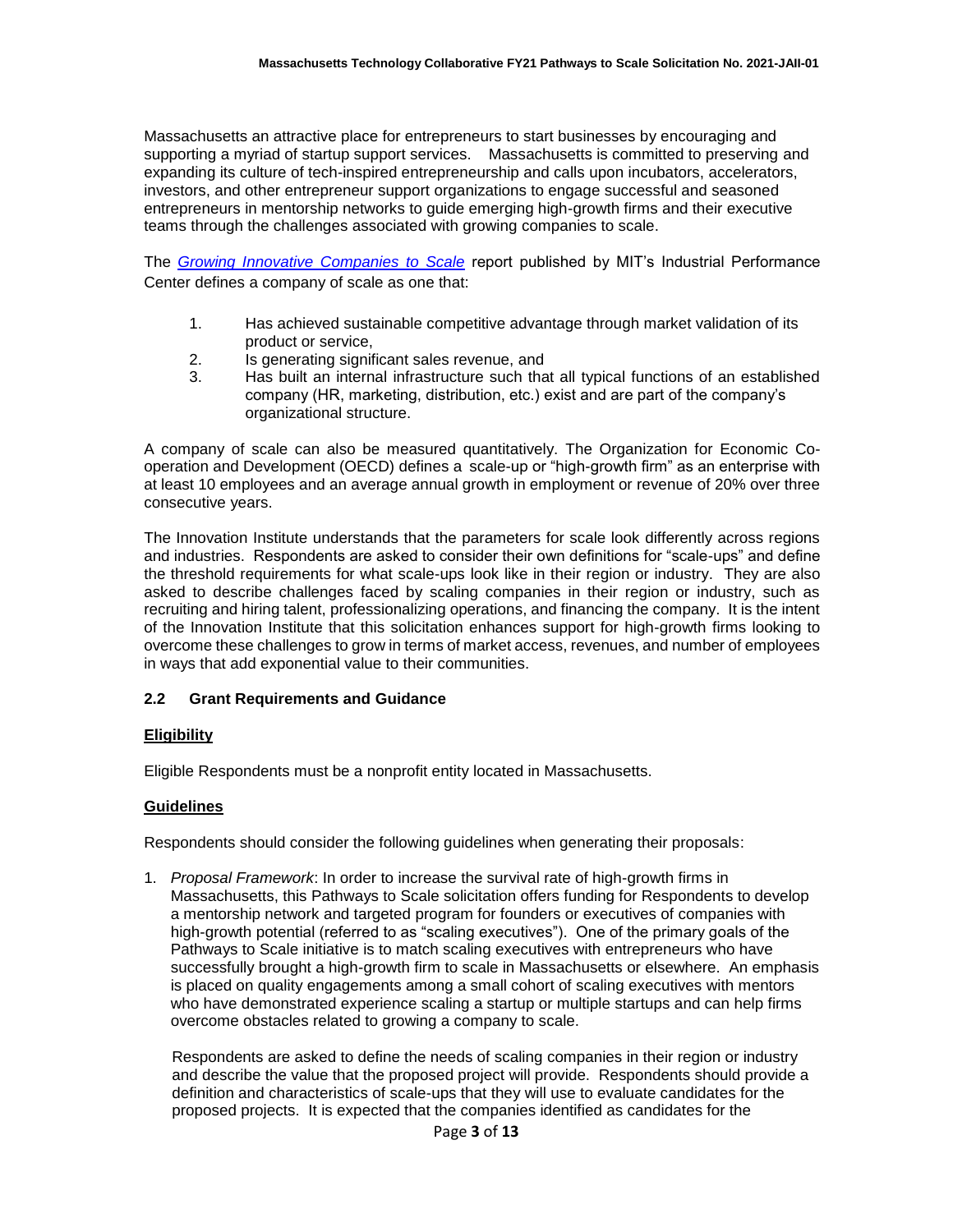proposed projects meet the following criteria:

- Company has created a repeatable and scalable business model
- Company has demonstrated traction and achieved customer validation
- Founders and leadership team demonstrate willingness and ability to grow the company

Appendix A lists objectives of six stages of entrepreneurial development. It is expected that companies supported by the proposed projects will be operating primarily in stages  $4 - 6$  and will benefit from support services that align with the objectives in each stage.

- *2. Demonstration of unmet need and opportunity in region or industry*: Proposals should clearly articulate the target population, industry, or region to be served and demonstrate recent growth by entrepreneurs in the targeted region or industry. Respondents should describe how the proposal addresses the needs of scaling executives and leads to improvements in individual and team leadership, management skills, systemization of business operations, hiring and recruiting, and other business growth needs.
- 3. *Demonstration of collaboration and stakeholder support:* Proposals that showcase support and/or collaboration, especially from other innovation-driven development efforts, will be considered more competitive. Where appropriate, Respondents are encouraged to utilize existing professional development services (from within your organization or outside) and/or collaborate with other ecosystem partners as opposed to building services from scratch.
- *4. Outcomes:* Applications will be evaluated on the applicant's capability to deliver and measure the impacts of the Project. Respondents must describe the qualifications of lead organizers in executing upon the proposal and the key metrics to be used in measuring success.
- *5. Level of Funding*: The Innovation Institute plans to award up to \$500,000 through the Pathways to Scale solicitation, which can be expended over a period of up to two years. We are planning to provide multiple awards ranging from \$50,000 to \$200,000 depending upon what is being proposed. Proposals in excess of \$200,000 will not be considered.

### **Proposal Structure**

Respondents should structure their proposals to address the following:

- a. Executive Summary: High level description of the proposed Project. Please be sure to describe, in your own terms, the unmet needs that the proposal addresses.
- b. Target Audience: Identify the scaling companies that are candidates for the proposed Project.
	- i. Please list the scaling executives of the growth firms that are likely candidates for the Project. Briefly describe the market opportunity associated with the company and the traction the company has gained to date. Respondents are encouraged to both identify and line up commitments from scaling executives within their proposal, if possible. All scaling executives are expected to be working full-time for the company.
- c. Key Partners: Identity the mentors, service providers, and/or ecosystem partners that will contribute to the proposed project.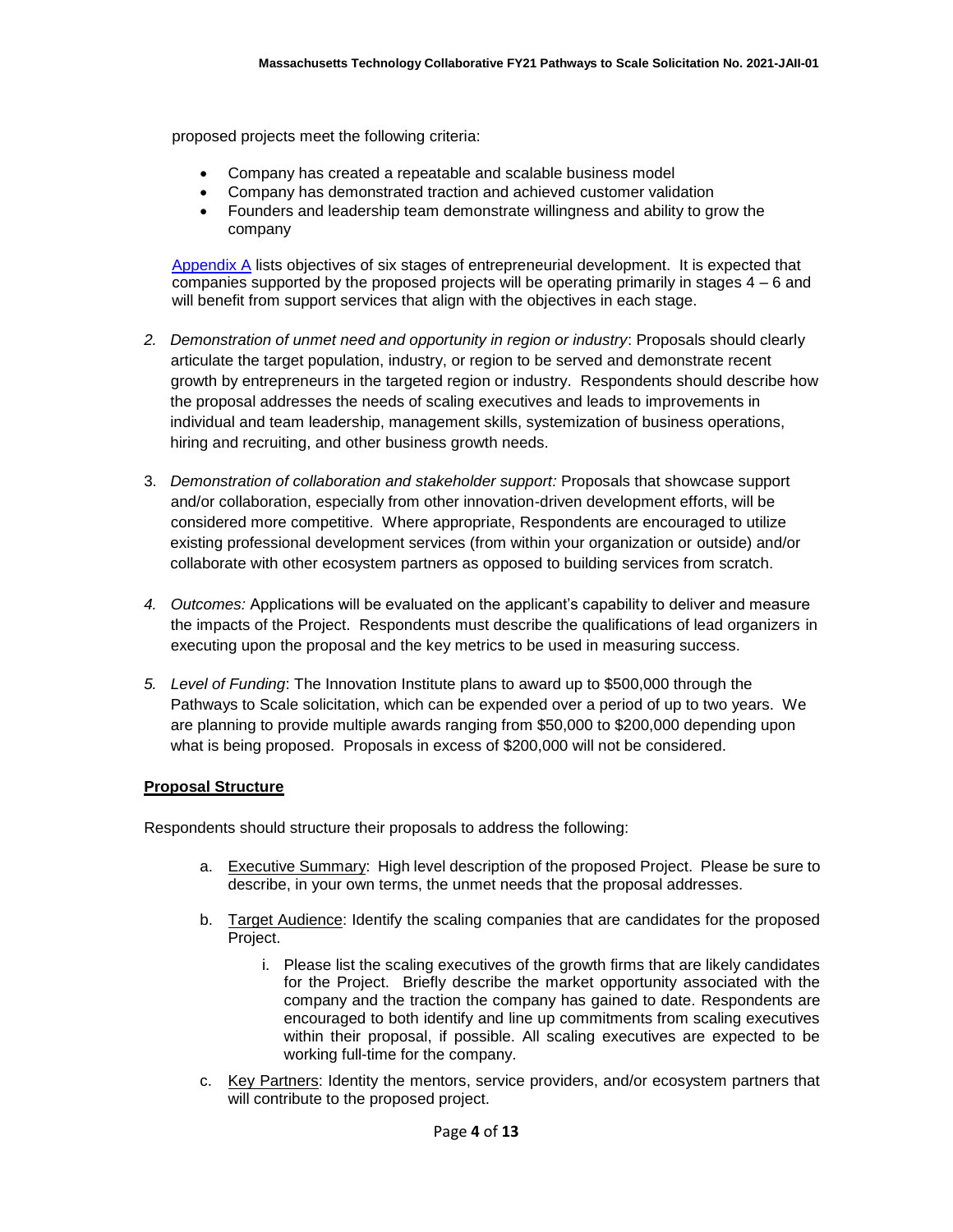- i. Mentors Please list the successful entrepreneurs or top executives you have selected to provide dedicated mentorship support for scaling executives. Describe the entrepreneurial or executive experiences that qualify the selected members to serve as mentors to high-growth companies.
	- Please include letters of commitment from mentors that have agreed to participate in the Project.
- ii. Service Providers or Ecosystem Partners List the service providers or ecosystem partners that will contribute to the proposed project. Describe the key resources, activities, and experience working within the entrepreneurial ecosystem that they provide.
	- Please provide letters of commitment from professional service providers or ecosystem partners that have agreed to participate in the Project.
- iii. For those Respondents needing to recruit executives as part of an upcoming engagement – please describe your approach to recruitment and your prospects of success.
- d. Overview of the Proposed Project: Description of each element of your Project this should include:
	- i. Description of the mentorship network Project including reference to the 1:1 mentorship support you are proposing.
	- ii. Description of the growth support Projects you are proposing, if applicable. How would you differentiate services provided through a pathway for scale Project from the services one might generally provide a new startup enterprise?
	- iii. Why you think it is the right approach to address challenges faced by scaling executives in growth companies.
- e. Metrics: How do you plan to measure success both quantitatively and qualitatively?
- f. About the Respondent: What is the Respondent's history, if any, of working within the entrepreneurial ecosystem? Please describe any past successes.

### **2.3 Evaluation Process and Criteria**

Each proposal will be reviewed and evaluated against the following criteria:

- A. *Strength of Cohort:* Proposals will be evaluated on the basis of whether the identified scaling companies offer future economic growth opportunities for the Commonwealth. Commitments to participate from scaling executives demonstrate prospects for a successful Project.
- *B. Strength of Concept:* Proposals will be evaluated on the strength of the project to address the regional or industry cluster challenges and opportunities described in the proposal. The concept will be reviewed on the strength of interventions both on the merits of their ability to attract scaling companies and the ability to support scale-ups through the late stages of entrepreneurial development.
- C. *Prospects for Success:* Proposals will be evaluated on the strength of the proposed plan and project team to deliver on its objectives of supporting scaling companies. The Respondents' demonstrated ability to forge and support mentorship relationships between the scaling executives and the successful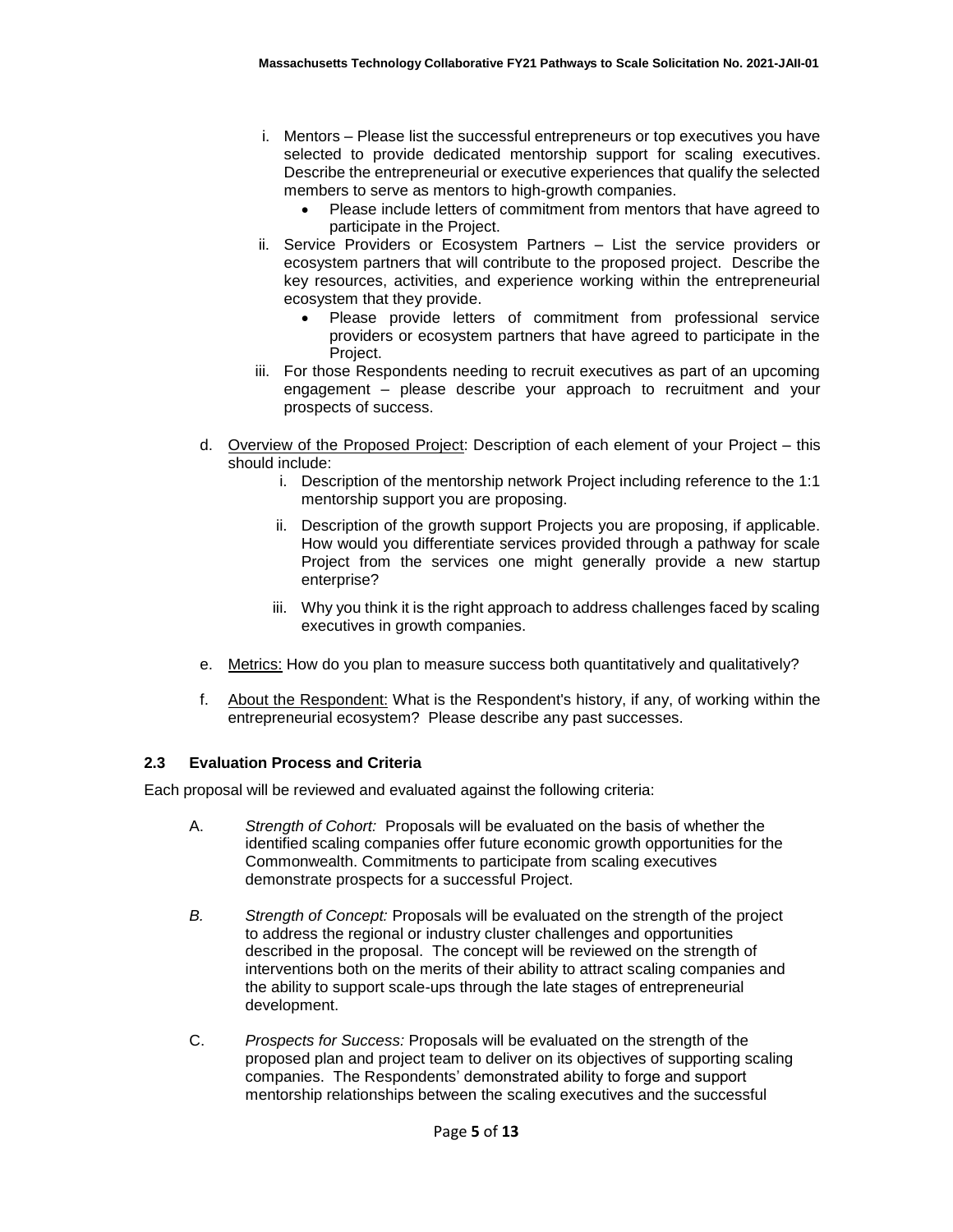entrepreneurs is a threshold requirement for participating in this initiative. Description of the use of funds to execute on the proposed project should include key milestones and activities that produce measurable outcomes within the stated timeframe.

Mass Tech Collaborative will look favorably upon Respondents that can assist firms in addressing challenges represented by the COVID-19 crisis and those who include women and minority executives as priority targets for inclusion in their Project.

Mass Tech Collaborative shall evaluate each Application that is properly submitted. As part of the selection process, Mass Tech Collaborative may invite finalists to answer questions regarding their Application in person or in writing. In its sole discretion, Mass Tech Collaborative may also choose to enter into a negotiation period with one or more finalist Respondent(s) and then ask the Respondent(s) to submit additional information.

Lack of debarment status by either the state or federal government is also required.

The order of these factors does not generally denote relative importance. The goal of this Solicitation is to select and enter into an Agreement with the Respondent that will most closely align with Mass Tech Collaborative's goals in the publication of this Solicitation. Mass Tech Collaborative reserves the right to consider such other relevant factors as it deems appropriate.

All Respondents will be notified of final decisions via e-mail to the identified Team Leader. We anticipate the funding decisions will be made by June 7, 2021.

#### **3. APPLICATION PROCESS**

#### **3.1 Application and Submission Instructions**

Respondents are cautioned to read this Solicitation carefully and to conform to its requirements. Failure to comply with the requirements of this Solicitation may serve as grounds for rejection of an Application.

- a. All Applications must be submitted electronically in Microsoft Word format.
- b. Required Submissions- All Applications must include the items listed below:
	- Application Cover Sheet (Attachment A)
	- Application, which shall include:
		- o A description of Respondent (including descriptions of proposed subcontractors, if any) and Respondent's qualifications to perform the Project.
		- o The details of Respondent's proposed Project.
		- o The total not-to-exceed costs for the Project based on projected hours, proposed hourly rates, as well as any other appropriate costs, in the Budget Template (Attachment C). List additional fees, overhead charges, or reimbursable expenses, if any. As a general policy, the Mass Tech Collaborative does not pay mark-ups on reimbursables or out-of-pocket expenses. Mass Tech Collaborative also does not pay for word processing, overtime or meals. For travel costs, the Mass Tech Collaborative pays the IRS rate per mile.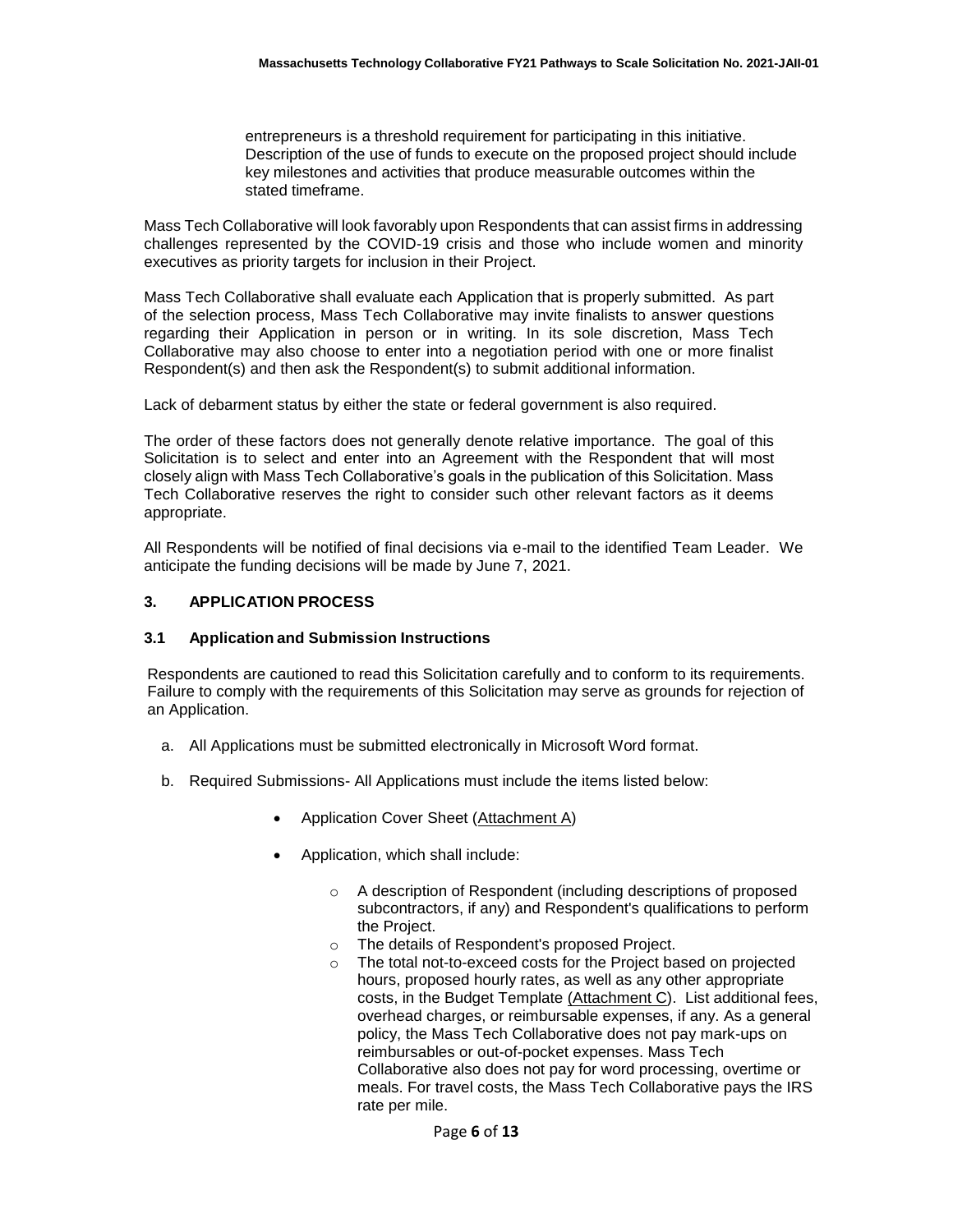- Authorized Application Signature and Acceptance Form (Attachment B), which contains specified certifications by Respondent. Please read the certifications carefully before signing.
- Exceptions to the *Grant Agreement and Statement of Work*, located at [HERE,](https://masstech.org/sites/mtc/files/documents/Legal/Grant%20Agreement%20and%20SOW%20FINAL%20with%20watermark.pdf) if any.

#### **c. Applications must be submitted electronically to [proposals@masstech.org](file:///C:/Users/kleanthous/Desktop/TEMPLATES/proposals@masstech.org) (please include the Solicitation number in the subject heading).**

d. Any and all responses, Applications, data, materials, information and documentation submitted to Mass Tech Collaborative in response to this Solicitation shall become Mass Tech Collaborative's property and shall be subject to public disclosure. As a public entity, the Mass Tech Collaborative is subject to the Massachusetts Public Records Law (set forth at Massachusetts General Laws Chapter 66). There are very limited and narrow exceptions to disclosure under the Public Records Law. If a Respondent wishes to have the Mass Tech Collaborative treat certain information or documentation as confidential, the Respondent must submit a written request to the Mass Tech Collaborative's General Counsel's office no later than 5:00 p.m. fourteen (14) business days prior to the required date of Application submission set forth in Section 4.2 below. The request must precisely identify the information and/or documentation that is the subject of the request and provide a detailed explanation supporting the application of the statutory exemption(s) from the public records cited by the Respondent. The General Counsel will issue a written determination within ten (10) business days of receipt of the written request. If the General Counsel approves the request, the Respondent shall clearly label the relevant information and/or documentation as "**CONFIDENTIAL**" in the Application and **shall only include the confidential material in the hard copy of the Application**. Any statements in an Application reserving any confidentiality or privacy rights that is inconsistent with these requirements and procedures will be disregarded.

### **3.2 Application Timeframe**

The application process will proceed according to the following schedule. The target dates are subject to change. Therefore, Respondents are encouraged to check Mass Tech Collaborative's website frequently for updates to the schedule.

| Task                            | Date:                         |
|---------------------------------|-------------------------------|
| <b>Solicitation Released</b>    | February 16, 2021             |
| <b>Bidders Webinar</b>          | March 12, 2021 @ 12:00 PM EST |
| Questions Due                   | March 16, 2021 @ 5 PM EST     |
| Question and Answer File Posted | March 23, 2021 @ 5 PM EST     |
| <b>Updated-Applications Due</b> | April 20, 2021 @ 3 PM EST     |
| Notification of Award           | June 14, 2021 @ 9 AM EST      |

### **3.3 Questions**

Questions regarding this Solicitation must be submitted by email to [proposals@masstech.org](mailto:proposals@masstech.org) with the following Subject Line: "Questions – Solicitation No. 2021-JAII-01". All questions must be received by 5:00 p.m. EST on March 16, 2021.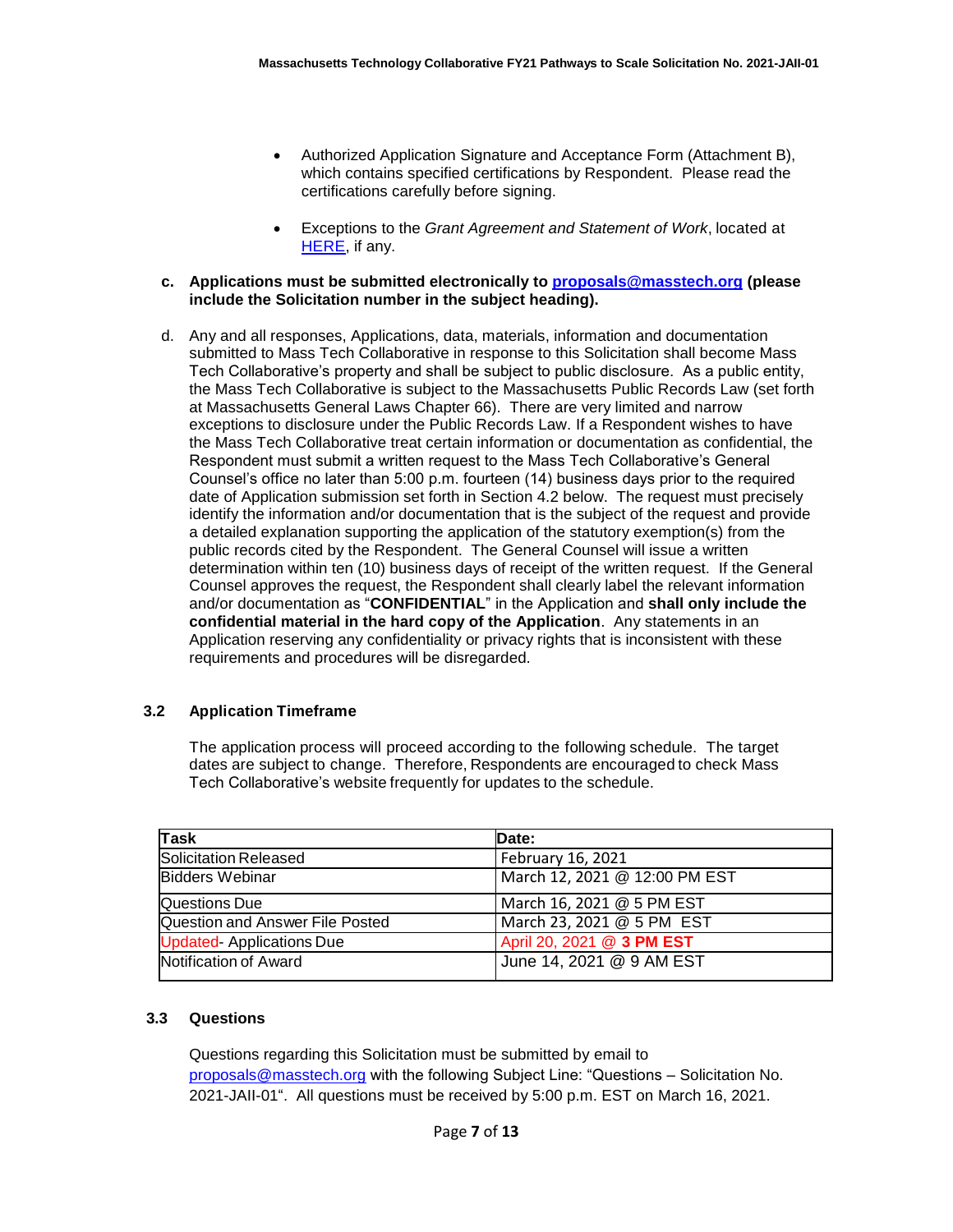Responses to all questions received will be posted on or before 5:00 p.m. on March 23, 2021 to Mass Tech Collaborative and CommBuys website(s).

#### **3.4 Bidders Webinar**

A bidders' webinar will be held via Zoom on March 5, 2021 at 12:00 p.m. All potential Respondents interested in participating in the bidders' teleconference must register with Mass Tech Collaborative in order to obtain the call information. Interested Respondents may register for the session by emailing [proposals@masstech.org.](mailto:proposals@masstech.org)

Mass Tech Collaborative will post summary responses to procedural questions and issues addressed at the bidders' teleconference on the Mass Tech Collaborative and the CommBuys websites.

### **4.0 GENERAL CONDITIONS**

#### **4.1 General Information**

- a) If an Application fails to meet any material terms, conditions, requirements or procedures, it may be deemed unresponsive and disqualified. The Mass Tech Collaborative reserves the right to waive omissions or irregularities that it determines to be not material.
- b) This Solicitation, as may be amended from time to time by Mass Tech Collaborative, does not commit Mass Tech Collaborative to select any organization(s), award any grant funds pursuant to this Solicitation, or pay any costs incurred in responding to this Solicitation. Mass Tech Collaborative reserves the right, in its sole discretion, to withdraw the Solicitation, to engage in preliminary discussions with prospective Respondents, to accept or reject any or all Applications received, to request supplemental or clarifying information, to negotiate with any or all qualified Respondents, and to request modifications to Applications in accordance with negotiations, all to the same extent as if this were a Request for Information.
- c) On matters related solely to this Solicitation that arise prior to an award decision by the Mass Tech Collaborative, Respondents shall limit communications with the Mass Tech Collaborative to the Procurement Team Leader and such other individuals as the Mass Tech Collaborative may designate from time to time. No other Mass Tech Collaborative employee or representative is authorized to provide any information or respond to any questions or inquiries concerning this Solicitation. Respondents may contact the Procurement Team Leader for this Solicitation in the event this Solicitation is incomplete.
- d) The Mass Tech Collaborative may provide reasonable accommodations, including the provision of materials in an alternative format, for Respondents with disabilities or other hardships. Respondents requiring accommodations shall submit requests in writing, with supporting documentation justifying the accommodations, to the Procurement Team Leader. The Mass Tech Collaborative reserves the right to grant or reject any request for accommodations.
- e) Respondent's Application shall be treated by the Mass Tech Collaborative as an accurate statement of Respondent's capabilities and experience. Should any statement asserted by Respondent prove to be inaccurate or inconsistent with the foregoing, such inaccuracy or inconsistency shall constitute sufficient cause for Mass Tech Collaborative in its sole discretion to reject the Application and/or terminate of any resulting Agreement.
- f) Costs that are not specifically identified in the Respondent's response and/or not specifically accepted by Mass Tech Collaborative as part of the Agreement will not be compensated under any contract awarded pursuant to this Solicitation.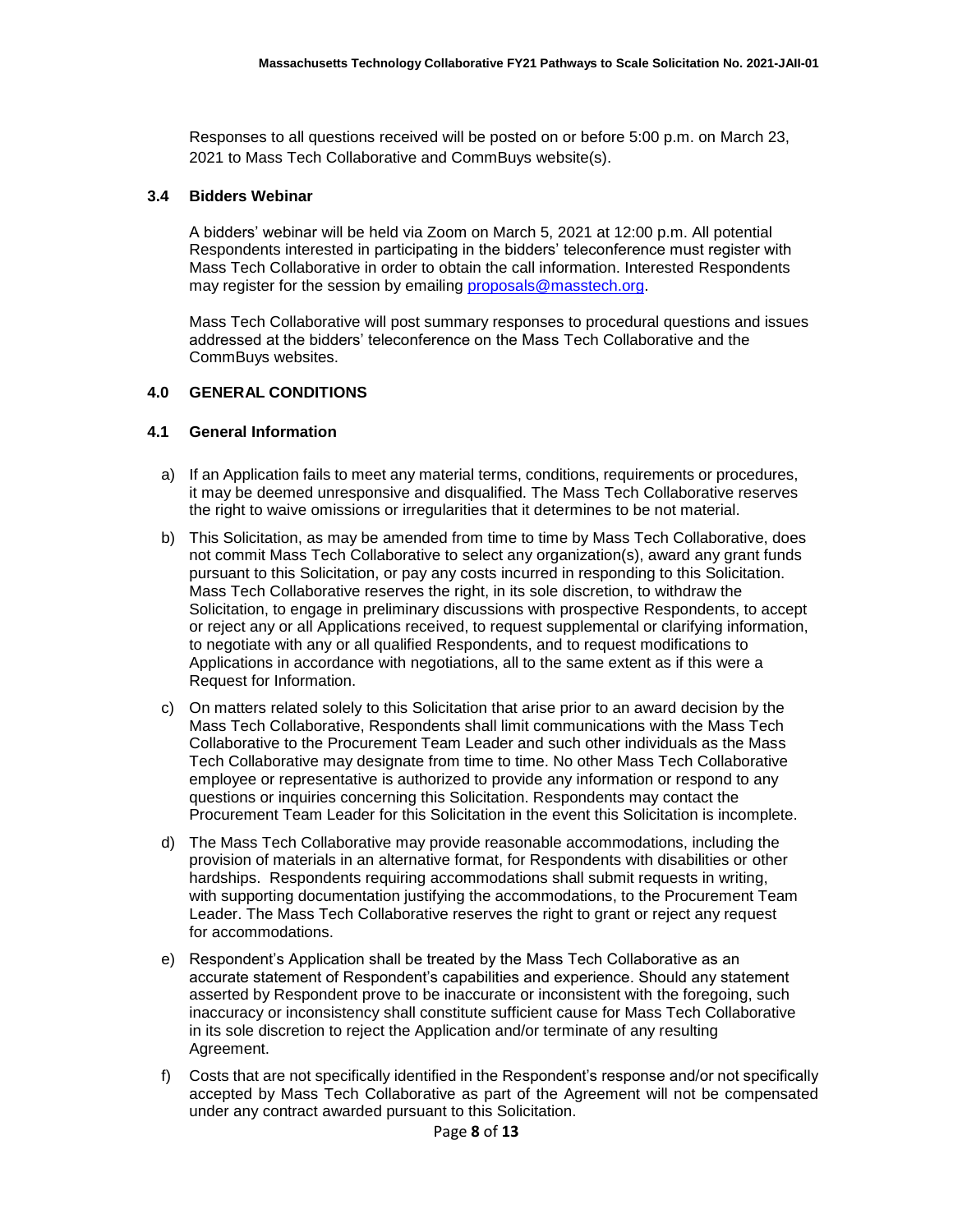- g) Mass Tech Collaborative's prior approval is required for any subcontracted services under any Agreement entered into as a result of this Solicitation. The selected Respondent will take all appropriate steps to assure that minority firms, women's business enterprises, and labor surplus area firms are used when possible. The selected Respondent is responsible for the satisfactory performance and adequate oversight of its subcontractors. Subcontractors are required to meet the same requirements and are held to the same reimbursable cost standards as the selected Respondent.
- h) Submitted responses must be valid in all respects for a minimum period of sixty (60) days after the deadline for submission.
- i) Mass Tech Collaborative reserves the right to amend the Agreement at any time prior to execution. Respondents should review the Agreement as they are required to specify any exceptions to the Agreement and to make any suggested counterproposal in their Application. A failure to specify exceptions and/or counterproposals will be deemed an acceptance of the Agreement's general terms and conditions, and no subsequent negotiation of such provisions shall be permitted.

#### **4.2 Posting of Modifications/Addenda to Solicitation**

This Solicitation has been distributed electronically using the Mass Tech Collaborative and COMMBUYS websites. If the Mass Tech Collaborative determines that it is necessary to revise any part of this Solicitation, or if additional data is necessary to clarify any of its provisions, an addendum will be posted to the websites. It is the responsibility of each potential Respondent to check the Mass Tech Collaborative, the Innovation Institute and COMMBUYS websites for any addenda or modifications to the Solicitation. The Mass Tech Collaborative accepts no liability and will provide no accommodation to Respondents who submit a response based on an out-of-date Solicitation.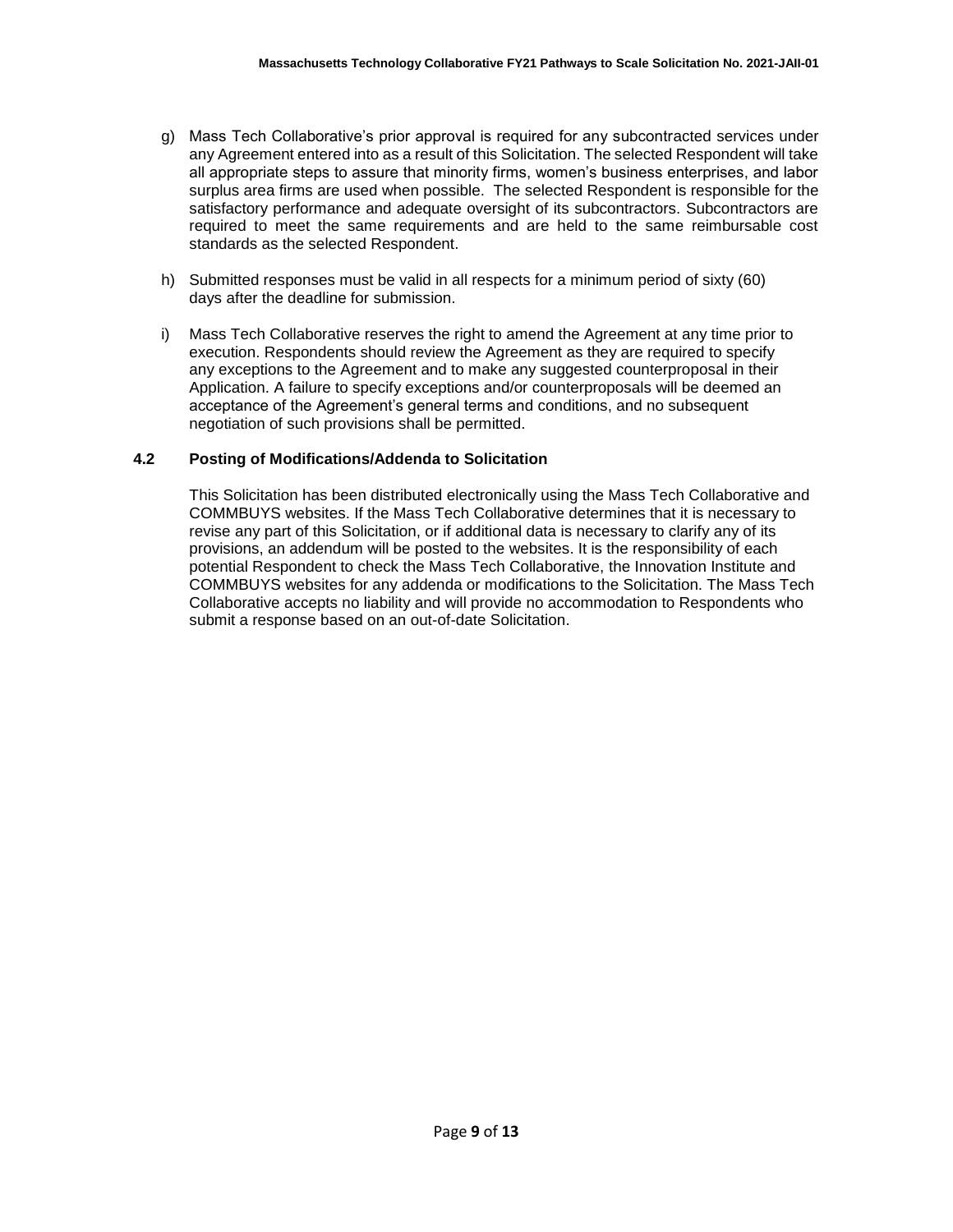#### **Appendix A Stages of Entrepreneurial Development**

|   | Stage                      | <b>Objectives</b>                                            |  |  |
|---|----------------------------|--------------------------------------------------------------|--|--|
| 1 | <b>Ideation</b>            | Finding an idea or problem worth pursuing<br>$\bullet$       |  |  |
|   |                            | Being adequately prepared to pursue and idea or problem<br>٠ |  |  |
| 2 | <b>Customer Discovery</b>  | Finding problem/solution fit                                 |  |  |
|   |                            | Building the MVP                                             |  |  |
|   |                            | Identifying and validating sales funnels<br>$\bullet$        |  |  |
| 3 | <b>Customer Validation</b> | Finding problem/solution fit<br>$\bullet$                    |  |  |
|   |                            | Validating business model                                    |  |  |
|   |                            | Validating Sales and Marketing roadmap                       |  |  |
| 4 | Strategy, Operational      | Strategic validation - understanding how/where the           |  |  |
|   | and Financial              | company wants to grow and long-term goals                    |  |  |
|   | Validation                 | Operational Validation – developing effective functions of a |  |  |
|   |                            | company: HR, marketing, manufacturing, distribution, etc.    |  |  |
|   |                            | Financial Validation – developing projections, understanding |  |  |
|   |                            | cash flows, securing capital                                 |  |  |
| 5 | Scaling                    | <b>Build Top-level Management Team</b>                       |  |  |
|   |                            | Build growth strategy                                        |  |  |
|   |                            | Optimize business model                                      |  |  |
|   |                            | Build production capacity                                    |  |  |
|   |                            | Systemize Operations management                              |  |  |
|   |                            | Systemize sales - build a scalable system for generating     |  |  |
|   |                            | leads and repeat sales                                       |  |  |
| 6 | Self-Sustainability        | Implementing an effective innovation process                 |  |  |
|   |                            | Implementing an effective adaptation process                 |  |  |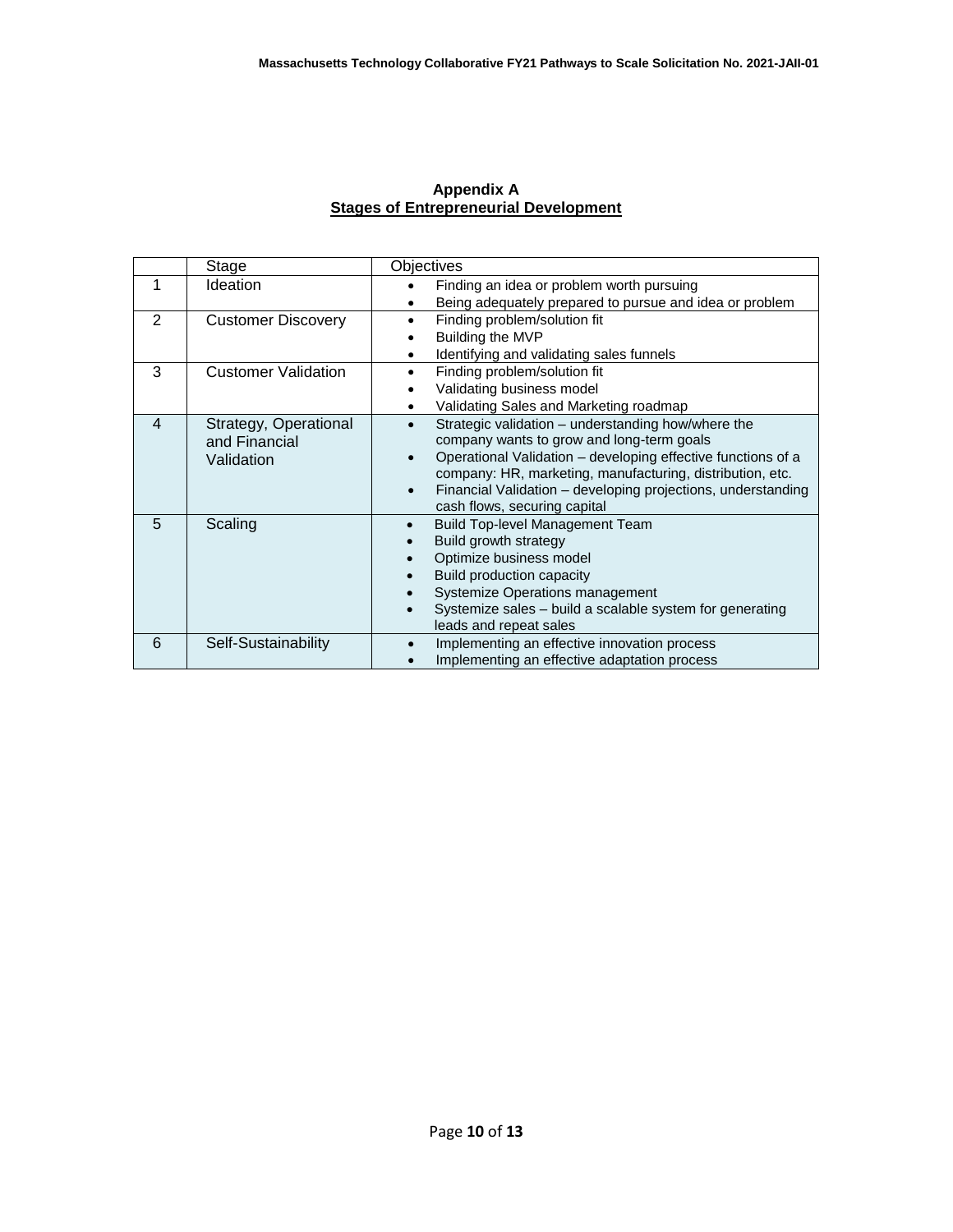### **Attachment A Application Cover Sheet**

| Name of Respondent                                                       |               |                                     |              |          |  |  |  |
|--------------------------------------------------------------------------|---------------|-------------------------------------|--------------|----------|--|--|--|
| <b>Mailing Address</b>                                                   | City/Town     |                                     | <b>State</b> | Zip Code |  |  |  |
| Telephone                                                                | Fax           |                                     | Web Address  |          |  |  |  |
| Primary Contact for Clarification                                        |               | Primary Contact E-mail Address      |              |          |  |  |  |
| Authorized Signatory                                                     |               | Authorized Signatory E-mail Address |              |          |  |  |  |
| Status/Jurisdiction<br>Legal<br>(e.g., a<br>Corporation, LLC, LLP, etc.) | Massachusetts | Respondents DUNS No.                |              |          |  |  |  |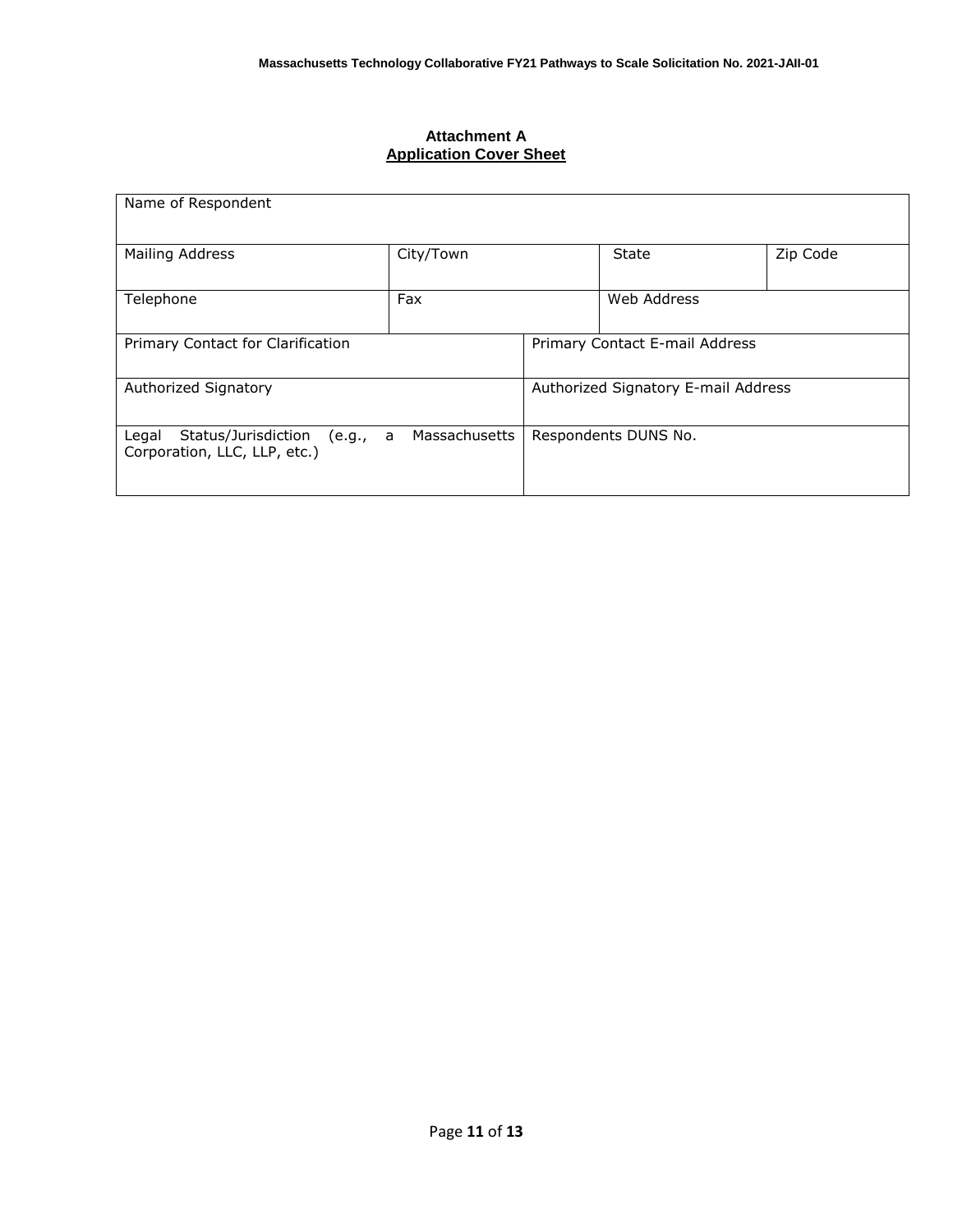#### **Attachment B Massachusetts Technology Collaborative Authorized Respondent's Signature and Acceptance Form**

The undersigned is a duly authorized representative of the Respondent listed below. The Respondent has read and understands the Solicitation requirements. The Respondent acknowledges that all of the terms and conditions of the Solicitation are mandatory. By executing this Authorized Respondent's Signature and Acceptance Form, Respondent certifies that they (1) are in compliance with the terms, conditions and specifications contained in this Solicitation, (2) acknowledges and understands the procedures for handling materials submitted to the Mass Tech Collaborative as set forth in section 3.1 d. of this Solicitation, (3) agrees to be bound by those procedures, and (4) agrees that the Mass Tech Collaborative shall not be liable under any circumstances for the disclosure of any materials submitted to the Mass Tech Collaborative pursuant to this Solicitation or upon the Respondent's selection.

The Respondent understands that, if selected by the Mass Tech Collaborative, the Respondent and Mass Tech Collaborative will execute an Agreement specifying the mutual requirements of participation. The undersigned has either (*please check one)*:

 $\Box$  specified exceptions and counter-proposals to the terms and conditions of the [Agreement](https://masstech.org/sites/mtc/files/documents/Legal/Grant%20Agreement%20and%20SOW%20FINAL%20with%20watermark.pdf); or

 $\Box$  agrees to the terms and conditions set forth therein;

The undersigned acknowledges and agrees that the failure to submit exceptions and counterproposals with this response shall be deemed a waiver, and the Agreement shall not be subject to further negotiation.

Respondent agrees that the entire bid response will remain valid for sixty (60) days from receipt by the Mass Tech Collaborative.

I certify that Respondent is in compliance with all corporate filing requirements and State tax laws.

I further certify that the statements made in this response to the Solicitation, including all attachments and exhibits, are true and correct to the best of my knowledge.

Respondent:

(Printed Name of Respondent)

By:

(Signature of Authorized Representative)

Title:

Name: when the contract of the contract of the contract of the contract of the contract of the contract of the contract of the contract of the contract of the contract of the contract of the contract of the contract of the

Date: **Date: Date: Date: Date: Date: Date: Date: Date: Date: Date: Date: Date: Date: Date: Date: Date: Date: Date: Date: Date: Date: Date: Date: Date: Date: Date: Date:**